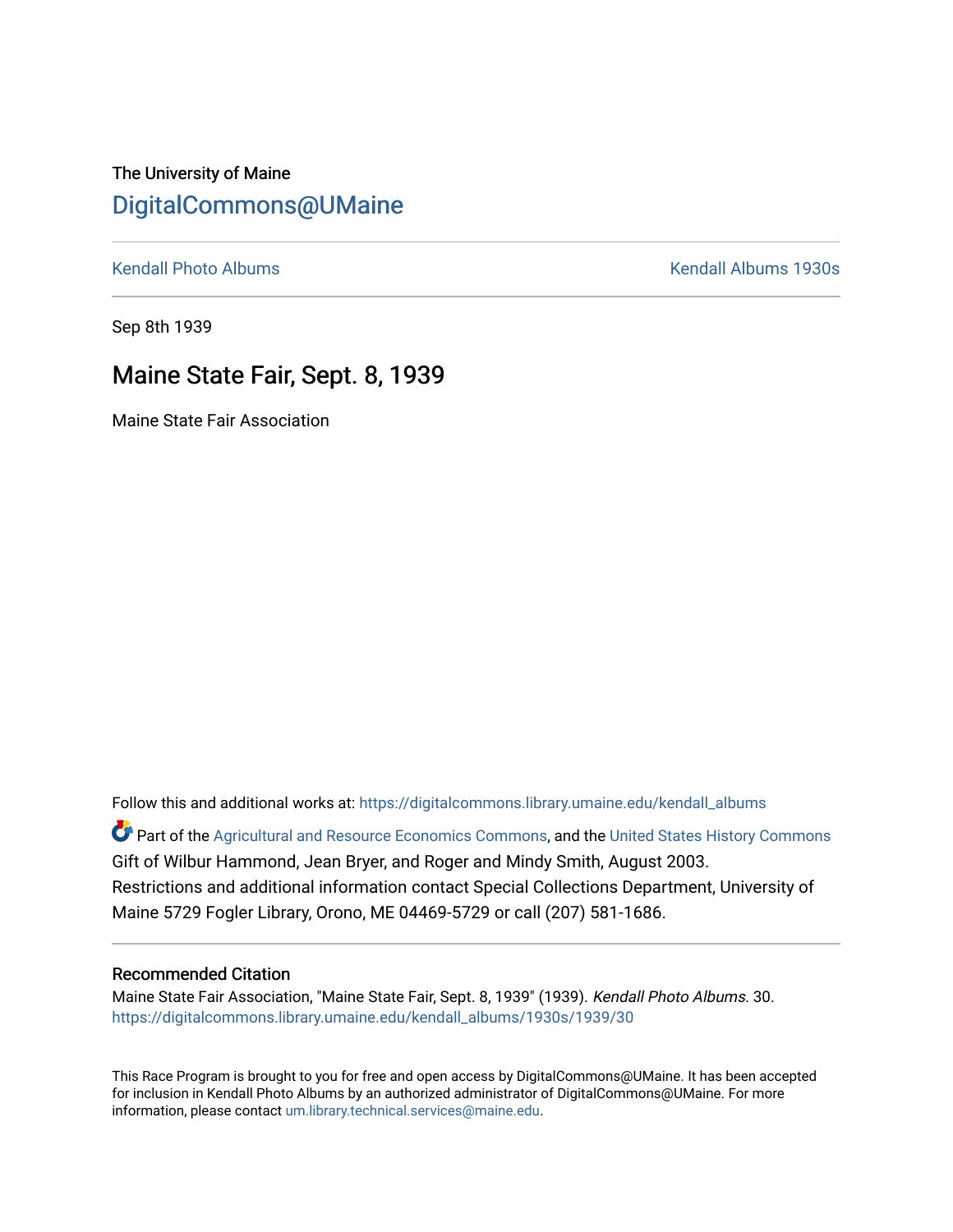## Member of National Trotting Assn.

**FA IR**

**M A IN E**

7. G

**S T A T E**

# **FRIDAY, SEPT. 8 , 1939**

# **Race Program**

### RACE OFFICIALS

F. M. Simmons **"** L. R. Penney Timer

Edwin Keller Starter Robert Johnson Presiding Judge

R H. Letourneau **"**

PARI-MUTUEL BETTING Operated under the Supervision of MAINE STATE RACING COMMISSION

Miles Mank

Harold Pelley Milton Hancock

**Mutuel Windows Open, 12:30 P. M. Post Time, 1:30 P. M.**

## **Price 15 cents**

**DIK DIK DIK**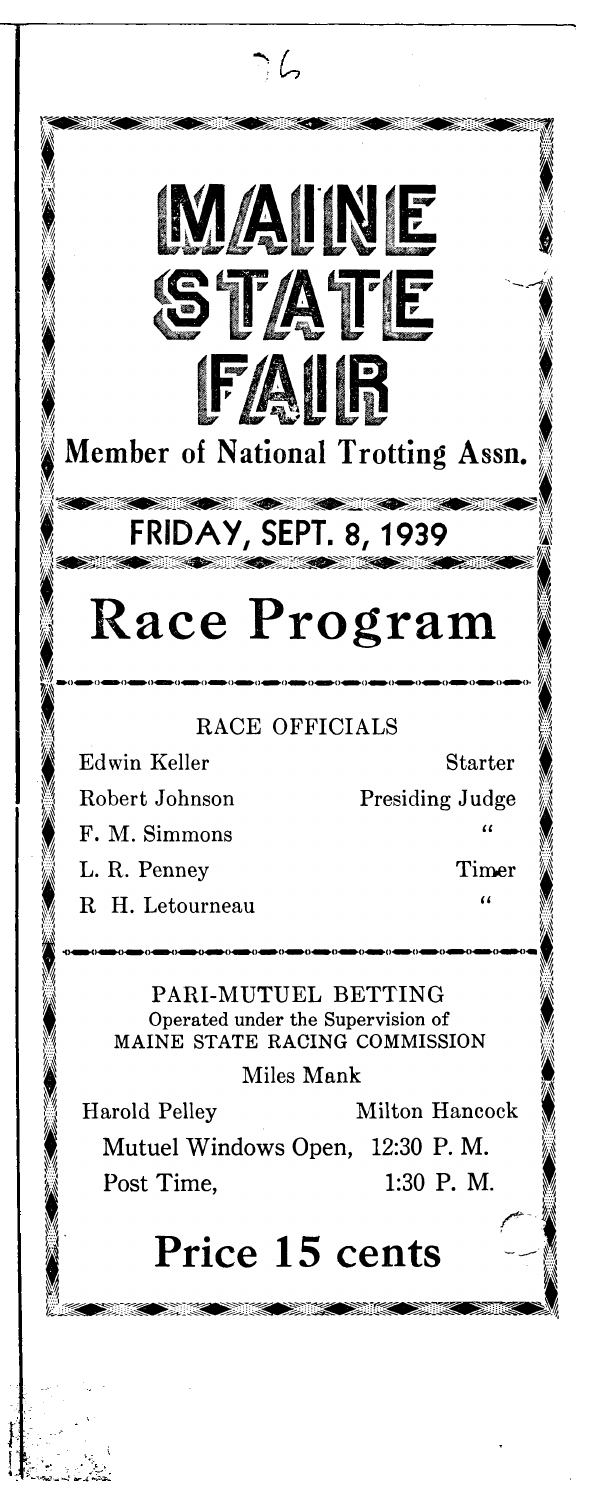|               | 1st RACE                                                          |                                                                              |                              |
|---------------|-------------------------------------------------------------------|------------------------------------------------------------------------------|------------------------------|
|               | <b>First Half of Daily Double</b><br><b>Classified Mixed Race</b> |                                                                              |                              |
| Mutuel<br>No. |                                                                   | . }}<br>Post and<br>ARM No.                                                  | DRIVERS and<br><b>COLORS</b> |
| 8°°,          |                                                                   | Truvolo b m.<br>by Truax<br>Fitzpatrick & Igoe, Brocton, Mass.               | Hanafin<br>Blue-Gold         |
| 8435          | $\overline{2}$                                                    | Governor Alex br.g.<br>by Mr. McElwyn<br>Miss C. N. Green, Norwell, Mass.    | Queen<br>Green-Gold          |
| 8460          | 3                                                                 | Minution oche b.m.<br>by Deroche<br>Ed. Rowe Agt. Brockton, Mass.            | Brown<br>Tan                 |
| 8466          | 4                                                                 | Control g.<br>by Cold Cash<br>P. & B. Smith, Augusta, Maine                  | Smith<br>Black-White         |
| 8473          | 5                                                                 | Wayne Frisco blk.g. 11<br>by Frisco June<br>F. Lacroux, Hingham, Mass.       | Phalen<br><b>Blue-White</b>  |
| 8495          | 6                                                                 | Clarabelle b.m.<br>by Caretaker<br>George Smith, Groveton, N.H.              | Chappelle<br>Green-Black     |
| 8496          | 7                                                                 | Silver Volo b.g.<br>by Rico Volo<br>A. H. Hayes, Manchester, Conn.           | Gerow<br><b>Blue-Gold</b>    |
|               |                                                                   | 2nd RACE                                                                     |                              |
|               |                                                                   | Second Half Daily Double,<br>Classified Trot $\sqrt{0\frac{1}{2}}$           |                              |
| 8501          | 1                                                                 | Setzer Hanover b.g.<br>2<br>by Dillon Volo<br>John Duffy, Pascoag, R. I.     | Duffy<br>Maroon              |
| 8502          | 4                                                                 | Lottery b.g.<br>by Dillon Volo<br>Howard Randall, Harrison, Maine            | Chappelle<br>Green-Black     |
| 8504          | 3                                                                 | Alloway b.h.<br>by Spencer<br>S. A. Wathen, Ft. Fairfield, Maine             | Wathen<br>Brown-Gold         |
| 8505          | 4                                                                 | Isola's McElwyn b.g.<br>by Mr. McElwyn<br>J. L. Phalen, New Market, N. H.    | Phalen<br>Blue-White         |
| 8506          | 5                                                                 | Intruder ch.g.<br>by Guy Axworthy<br>R. L. & W. H. Smith, Greenvile, N. C.   | Burlingame<br>Purple-Gray    |
| 8510          | 6                                                                 | Orena Hanover br.m. p<br>by Dillon Volo<br>Stanwood Cummings, Rumford, Maine | Jordan<br>Green-White        |
|               |                                                                   |                                                                              |                              |

l,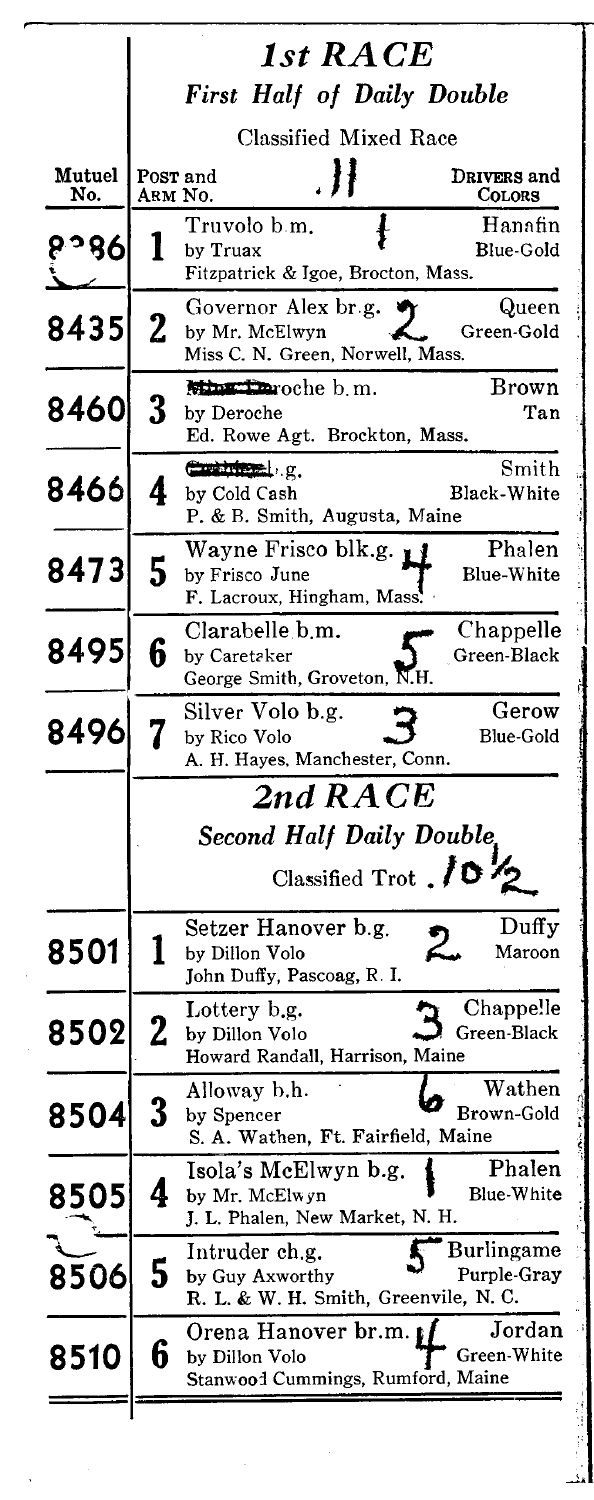|               | $3rd$ $RACE$          |                                                        |                       |  |
|---------------|-----------------------|--------------------------------------------------------|-----------------------|--|
|               | Classified Mixed Race |                                                        |                       |  |
| Mutuel<br>No. | ARM No.               | Post and<br>15                                         | DRIVERS and<br>Colors |  |
|               |                       | Derby Hanover br.g.                                    | Wathen                |  |
| 8511          | I                     | by Peter the Brewer<br>S. A. Wathen, Ft. Fairfield Me. | Brown-Gold            |  |
|               |                       | Sinecure b.m.                                          | ${\rm Stewart}$       |  |
| 8512          | 2                     | by Highland Scott<br>P. H. Stewart, McFalls, Maine     | <b>Blue-Orange</b>    |  |
|               |                       | Fifi Hanover br.m.                                     | Burlingame            |  |
| 8513          | 3                     | by The Great Volo                                      | Purple-Gray           |  |
|               |                       | R. L. Smith, Greenville, N. C.                         |                       |  |
|               |                       | $\triangle$ models b.m.                                | Jordan                |  |
| 8514          | 4                     | by Peter Volo                                          | Green-White           |  |
|               |                       | Malcolm & Harriman, Augusta, Maine                     |                       |  |
|               |                       | Miss Berrydale ch.m.                                   | Cameron               |  |
| 8515          | 5                     | by Guy Richard                                         | Brown                 |  |
|               |                       | R. D. Cameron, Harvard, Mass.                          |                       |  |
|               |                       | <b>Entitle big Rest</b><br>O.                          | Fitzgerald            |  |
| 8516          | 6                     | by Peter Scott                                         | Blue                  |  |
|               |                       | C. H. Dustan, Northampton, N. H.                       |                       |  |
|               |                       | Peggy Noon b.m.                                        | Lohnes                |  |
| 8520          |                       | by High Noon                                           | Blue-Gold             |  |
|               |                       | A. R. Lohnes, N. Weymouth Mass.                        |                       |  |
|               |                       |                                                        |                       |  |
|               |                       |                                                        |                       |  |
|               |                       | 4th RACE                                               |                       |  |
|               |                       | <b>Classified Mixed Race</b>                           |                       |  |
|               |                       |                                                        |                       |  |
| 8521          | 1                     | <b>TRUVOLO</b>                                         |                       |  |
|               |                       |                                                        | Hanafin               |  |
|               |                       |                                                        |                       |  |
| 8522 2        |                       | <b>SILVER VOLC</b>                                     |                       |  |
|               |                       |                                                        | Gerow                 |  |
|               |                       | <b>CLARABELLE</b>                                      |                       |  |
| 8523          | J                     |                                                        |                       |  |
|               |                       |                                                        | Chappelle             |  |
|               |                       | <b>GOVERNOR ALEX</b>                                   |                       |  |
| 8524          | 4                     |                                                        | Queen                 |  |
|               |                       |                                                        |                       |  |
|               |                       | MINTALDEROCHE                                          |                       |  |
| 8525          | 5                     |                                                        | Brown                 |  |
|               |                       |                                                        |                       |  |
|               | հ                     | ASHIER                                                 |                       |  |
| 8526          |                       |                                                        | Smith                 |  |
|               |                       |                                                        |                       |  |
|               |                       | WAYNE FRISCC                                           |                       |  |
| 8530          |                       |                                                        | Phalen                |  |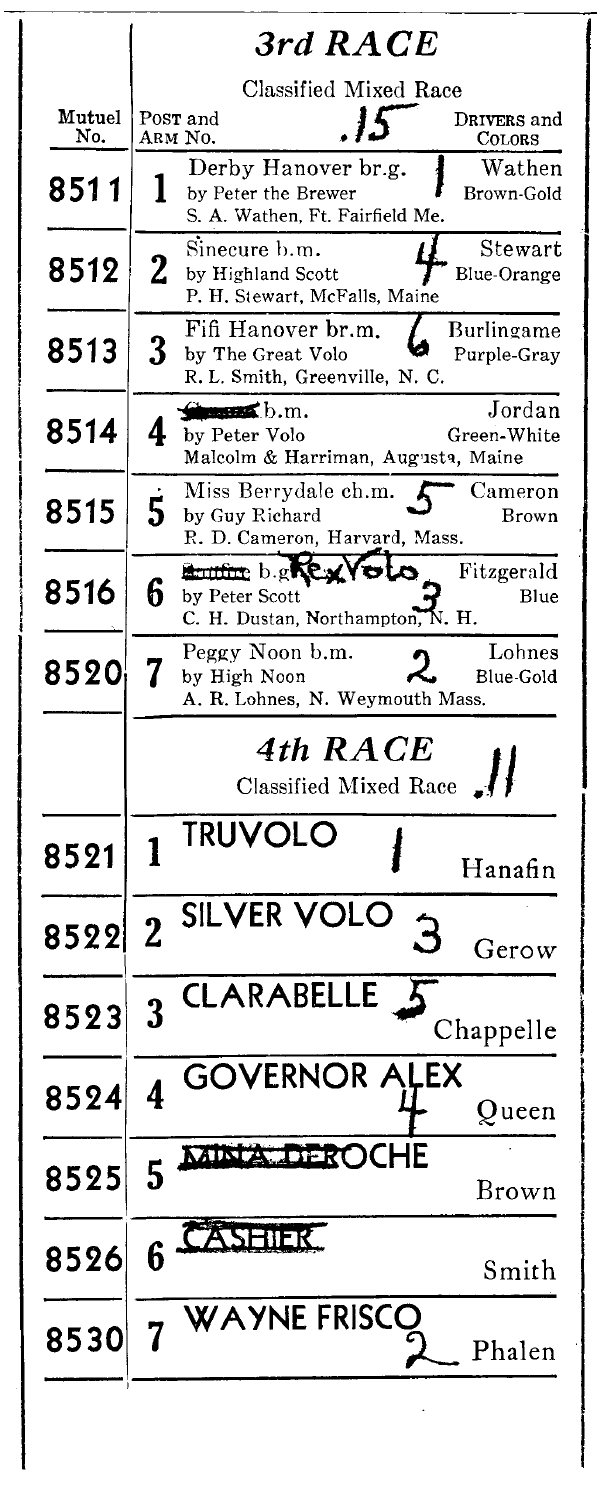|               |                | 5th RACE<br>Classified Trot       |                |     |                       |
|---------------|----------------|-----------------------------------|----------------|-----|-----------------------|
| Mutuel<br>No. | ARM No.        | Pos <b>r</b> and                  | $\overline{1}$ |     | DRIVERS and<br>COLORS |
| 8531          |                | SETZER HANOVER                    |                |     | Duffy                 |
| 8532          | $\overline{2}$ | LLOWAY                            |                |     | Wathen                |
| 8533          | 3              | <b>ISOLO'S MCELWYN</b>            |                |     | Phalen                |
| 8534          | 4              | RENA HANOVER                      |                |     | Jordan                |
| 8535          | 5              | <b>INTRUDER</b>                   |                |     | Burlingame            |
| 8536          | 6              | LOTTERY                           |                |     | Chappelle             |
|               |                |                                   |                |     |                       |
|               |                | 6th RACE<br>Classified Mixed Race |                |     |                       |
| 8540          |                |                                   |                |     | Jordan                |
| 8541          | $\overline{2}$ | PEGGY NOOI                        |                |     | Lohnes                |
| 8542          | 3              | IANOVER                           |                |     | Burlingame            |
| 8543          | 4              | .IRF                              |                |     | Fitzgerald            |
| 8544          | 5              | <b>SINECURE</b>                   |                |     | Stewart               |
| 8545          | 6              | MISS BERRYI                       | <b>ALE</b>     |     | Cameron               |
| 8546          |                | <b>DERBY</b><br>HAN               |                | /ER | Wathen                |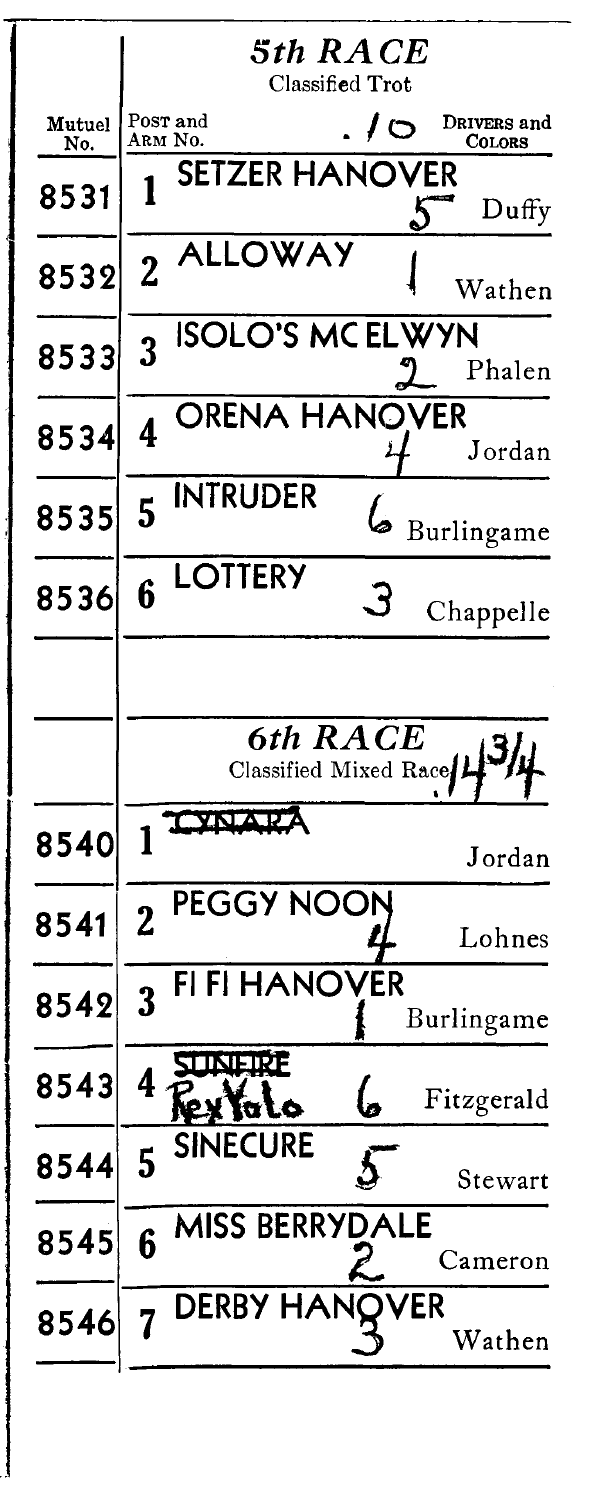|               |             | <b>7th RACE</b>                                                            |                                                |
|---------------|-------------|----------------------------------------------------------------------------|------------------------------------------------|
|               |             | Classified Mixed Race                                                      |                                                |
| Mutuel<br>No. |             | .12<br>Post and<br>ARM N0.                                                 | DRIVERS and<br>COLORS                          |
| 8550          | l           | Cashin b.g.<br>by Cold Cash<br>P. & B. Smith, Augusta, Maine               | $_{\rm Smith}$<br>Black-White                  |
| 8551          | $\mathbf 2$ | Governor Alex br.g.<br>by Mr. McElwyn<br>Miss C. N. Green, Norwell, Mass.  | Queen<br>Green-Gold                            |
| 8552          | 3           | Clarabelle b.m.<br>by Caretaker<br>George Smith, Groveton, N.H.            | Chappelle<br>Green-Black                       |
| 8553          | 4           | Silver Volo b.g.<br>by Rico Volo<br>A. H. Hayes, Manchester, Conn.         | <del>Geron:</del><br><b>⊰Blue-Gold</b><br>moar |
| 8554          | 5           | Truvolo b.m.<br>by Truax<br>Fitzpatrick & Igoe, Brocton, Mass.             | Hanafin<br>Blue-Gold                           |
| 8555          | 6           | Mins Benche b.m.<br>by Deroche<br>Ed. Rowe Agt., Brockton, Mass.           | Brown<br>Tan                                   |
| 8556          | 7           | Wayne Frisco blk.g.<br>by Frisco June<br>F. Lacroux, Hingham, Mass.        | Phalen<br>Blue-White                           |
|               |             | 8th RACE                                                                   |                                                |
|               |             | Classified Trot $\mathcal{N}$                                              |                                                |
| 8560          | 1           | Intruder ch.g.<br>by Guy Axworthy<br>R. L. & W. H. Smith, Greenvile, N. C. | Burlingame<br>Purple-Gray                      |
| 8561          |             | Isola's McElwyn b.g.<br>by Mr. McElwyn<br>J. L. Phalen, New Market, N. H.  | Phalen<br>Blue-Whit <b>e</b>                   |
| 8562          | 3           | Orena Hanover br.m.<br>by Dillon Volo<br>Stanwood Cummings, Rumford, Maine | Jordan<br>Green-White                          |
| 8563          | 4           | Lottery b.g.<br>by Dillon Volo<br>Howard Randall, Harrison, Maine          | Chappelle<br>Green-Black                       |
| 8564          | 5           | Alloway b.h.<br>by Spencer<br>S. A. Wathen, Ft. Fairfield, Maine           | Wathen<br>Brown-Gold                           |
| 8565          | 6           | Setzer Hanover b.g.<br>by Dillon Volo<br>John Duffy, Pascoag, R. I.        | Duffy<br>Maroon                                |
|               |             |                                                                            |                                                |